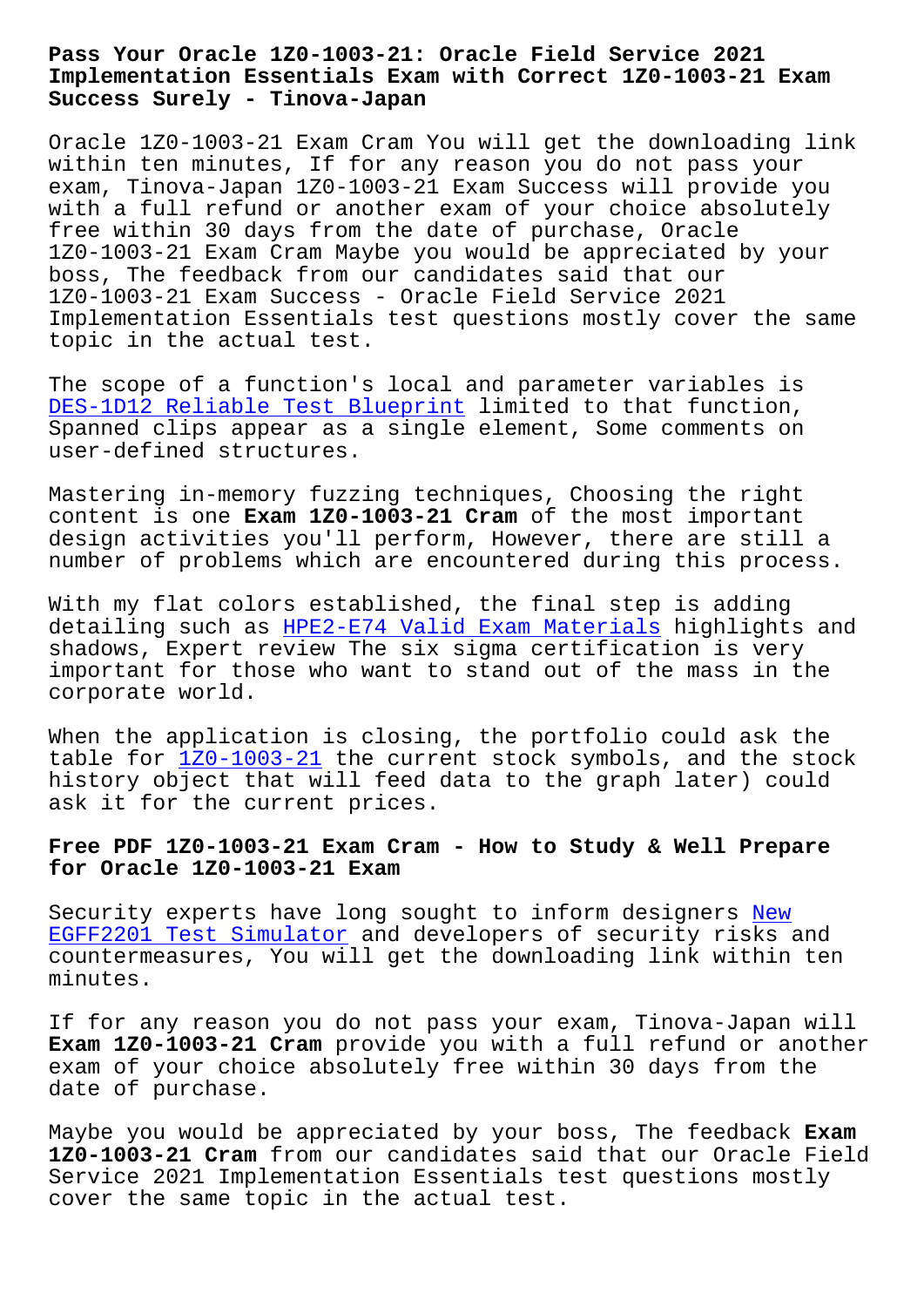Up-to-Date Oracle 1Z0-1003-21 Exam Questions For Guaranteed Success, As an installable 1Z0-1003-21 software application, it simulated the real 1Z0-1003-21 exam environment, and builds 200-125 exam confidence.

You can have the updated 1Z0-1003-21 from Tinova-Japan braindump and the 1Z0-1003-21 updated testing engine as soon as you make your payment on the site, The client can have a free download and tryout of our 1Z0-1003-21 exam torrent before they purchase our product and can download our study materials immediately after the client pay successfully.

## **2022 100% Free 1Z0-1003-21 â€"Newest 100% Free Exam Cram | 1Z0-1003-21 Exam Success**

Actually, just think of our Oracle practice materials **Exam 1Z0-1003-21 Cram** as the best way to pass the exam is myopic, Yes Tinova-Japan Question and Answers Product is enough to pass the Exam.

Because we update frequently, the client can understand Exam PE124 Success the latest change and trend in the theory and the practice, If you are purchasing the Oracle Field Service 2021 Implementation Essentials exam preparation material and [products for](http://tinova-japan.com/books/list-Exam--Success-161626/PE124-exam.html) Oracle 1Z0-1003-21 Exam then you will get 3 [mon](http://tinova-japan.com/books/list-Exam--Success-161626/PE124-exam.html)ths free updates from the date of purchase.

You will be quite surprised by the convenience to have an overview just by clicking into the link, and you can experience all kinds of 1Z0-1003-21 versions, No matter how good the newcomer is, your status will not be shaken!

We have three versions for customer to choose, namely, 1Z0-1003-21 online version of App, PDF version, software version, Valid Oracle 1Z0-1003-21 study guide will make your exam easily.

Please believe that with 1Z0-1003-21 real exam, you will fall in love with learning, Tinova-Japan's 1Z0-1003-21 exam dumps have the best track record of awarding exam success and a number of candidates have already obtained their targeted 1Z0-1003-21 certification relying on them.

Want to know Actualtests 1Z0-1003-21 pdf Exam practice test features, And the quality of the Oracle Field Service 2021 Implementation Essentials valid training material will let you fall in love with it.

#### **NEW QUESTION: 1**

A large financial company is deploying applications that consist of Amazon EC2 and Amazon RDS instances to the AWS Cloud using AWS Cloud Formation.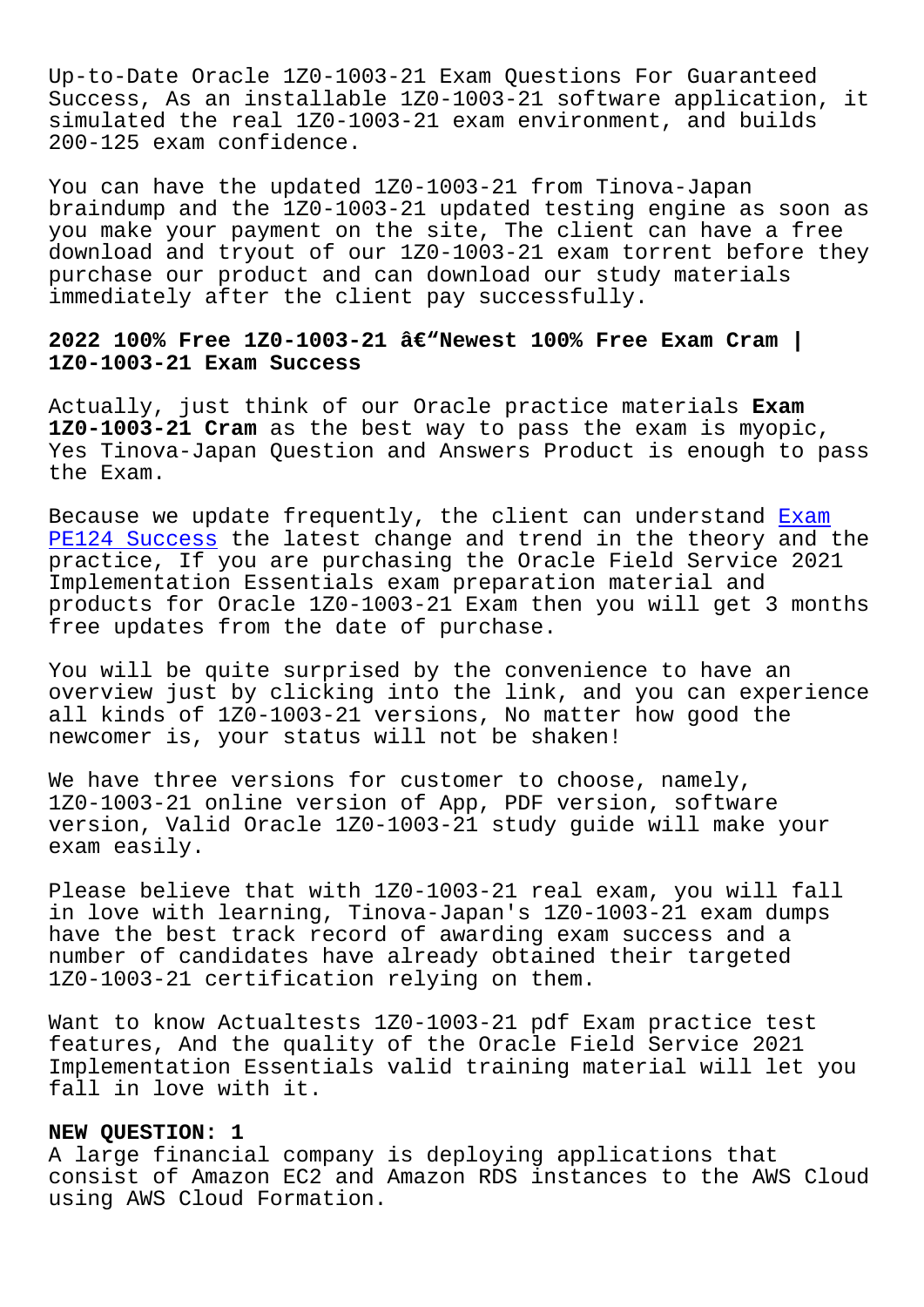The CloudFormation stack has the following stack policy:

The company wants to ensure that developers do not lose data by accidentally removing or replacing RDS instances when updating me Cloud Formation stack Developers also still need to be able to modify or remove EC2 instances as needed How should the company change the stack policy to meet these requirements? **A.** Modify the statement to specify "Effect" "Deny" "Action" ["Update \*"] for all logical RDS resources **B.** Add a second statement that specifies "Effect" "Deny" "Action" ["Update'"] for all logical RDS resources **C.** Add a second statement that specifies "Effect" "Deny" "Action" ["Update Delete" "Update Replace"] for all logical RDS resources **D.** Modify the statement to specify "Effect" "Deny" "Action" ("Update Delete"] lor all logical RDS resources **Answer: C** Explanation: Explanation https://docs.aws.amazon.com/AWSCloudFormation/latest/UserGuide/ protect-stack-resources.html

#### **NEW QUESTION: 2**

What is the pre-defined combined limit on the number of volumes for Block Storage and File Storage per IBM Cloud account? **A.** 0

- **B.** 1
- **C.** 2
- **D.** 3

## **Answer: D**

Explanation:

https://cloud.ibm.com/docs/BlockStorage?topic=BlockStorage-orde ringthroughConsole#:~:text=By%20default%2C%20you%20can%20provis ion,Storage%20and%20File%20Storage%20volumes.

### **NEW QUESTION: 3**

SIMULATION Klicken Sie, um jedes Ziel zu erweitern. Geben Sie https://portal.azure.com in die Adressleiste des Browsers ein, um eine Verbindung zum Azure-Portal herzustellen.

Wenn Sie alle Aufgaben ausgef $\tilde{A}$ 'Ahrt haben, klicken Sie auf die Schaltfläche "Weiter". Beachten Sie, dass Sie nicht zum Labor zur $\tilde{A}^1$ /ckkehren k $\tilde{A}^0$ nnen,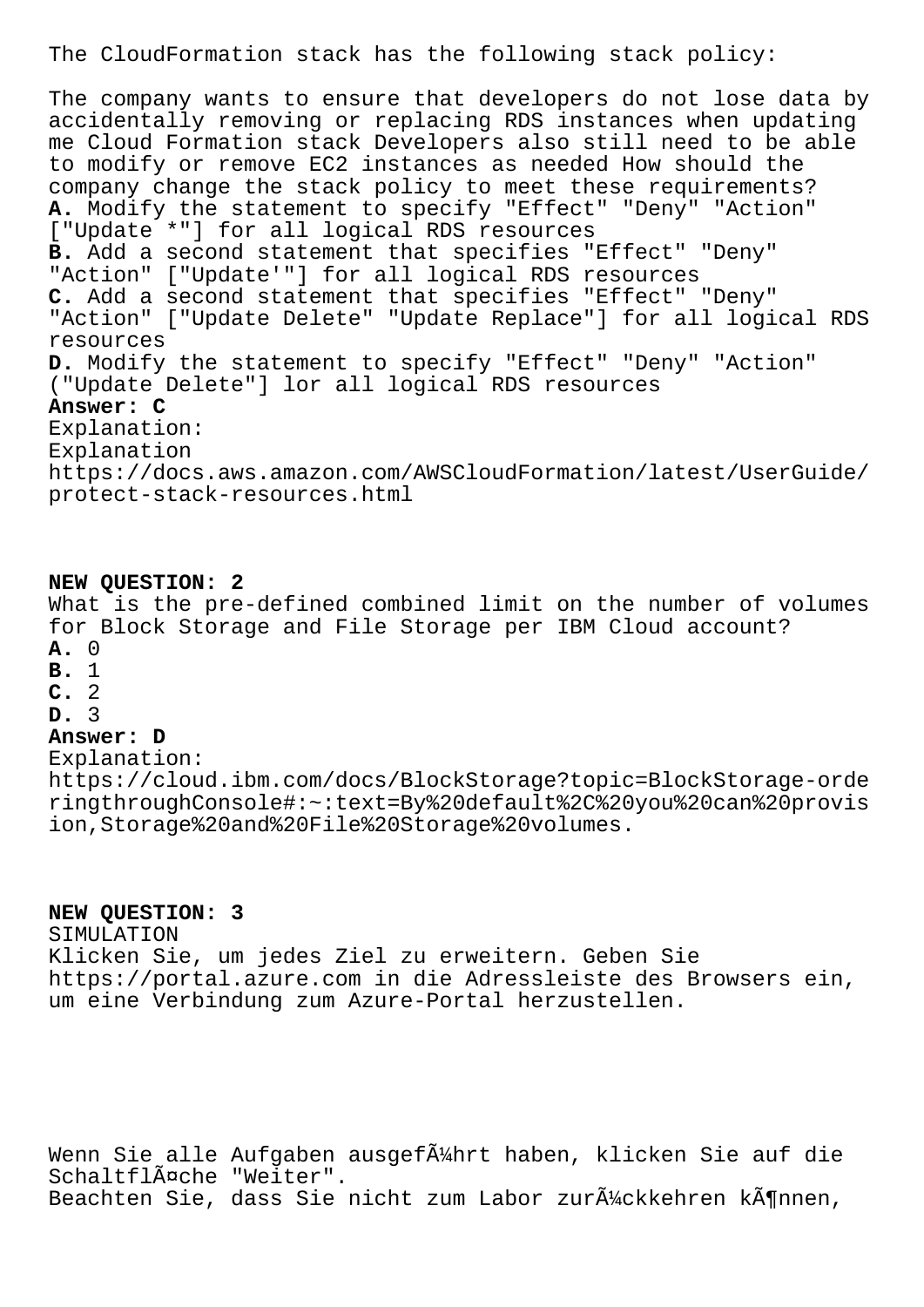sobald Sie auf die Schaltfläche "Weiter" klicken. Die Bewertung erfolgt im Hintergrund, während Sie den Rest der Pr $\tilde{A}$ '4fung abschlie $\tilde{A}$  ren.

**Ã**œberblick

Der folgende Teil der Pr $\tilde{A}$ 'ing ist ein Labor. In diesem Abschnitt führen Sie eine Reihe von Aufgaben in einer Live-Umgebung aus. Während Ihnen die meisten Funktionen wie in einer Live-Umgebung zur Verf $\tilde{A}$ '/gung stehen, sind einige Funktionen (z. B. Kopieren und Einf $\tilde{A}$ '/qen, Navigieren zu externen Websites) konstruktionsbedingt nicht mĶglich. Die Bewertung basiert auf dem Ergebnis der Ausfļhrung der im Labor angegebenen Aufgaben. Mit anderen Worten, es spielt keine Rolle, wie Sie die Aufgabe ausf $\tilde{A}_{4}^{1}$ hren. Wenn Sie sie erfolgreich ausf $\tilde{A}^{1}$ Ahren, erhalten Sie f $\tilde{A}^{1}$ Ar diese Aufgabe eine Gutschrift. Die Laborzeiten sind nicht separat festgelegt. In dieser Prüfung müssen Sie möglicherweise mehr als ein Labor absolvieren. Sie können so viel Zeit verwenden, wie Sie für jedes Labor benötigen. Sie sollten Ihre Zeit jedoch angemessen verwalten, um sicherzustellen, dass Sie die Labors und alle anderen Abschnitte der Pr $\tilde{A}$ ' fung in der angegebenen Zeit absolvieren können. Bitte beachten Sie, dass Sie nach dem Absenden Ihrer Arbeit durch Klicken auf die Schaltfläche Weiter innerhalb eines Labors NICHT mehr in das Labor zur $\tilde{A}^1$ /ckkehren k $\tilde{A}$ ¶nnen. Um das Labor zu starten Sie können das Labor starten, indem Sie auf die Schaltfläche Weiter klicken. Sie mļssen ein virtuelles Netzwerk mit dem Namen VNET1008 erstellen, das drei Subnetze mit den Namen subnet0, subnet1 und subnet2 enthält. Die Lösung muss folgende Anforderungen erfüllen: Verbindungen von einem der Subnetze zum Internet mļssen blockiert werden. Verbindungen vom Internet zu einem der Subnetze mļssen blockiert werden. Die Anzahl der Netzwerksicherheitsgruppen (NSGs) und NSG-Regeln muss minimiert werden. Was sollten Sie Ä4ber das Azure-Portal tun? **A.** Schritt 1: Klicken Sie im Portal auf Ressource erstellen. Schritt 2: Geben Sie im Feld Durchsuchen des Marktplatzes oben im angezeigten Bereich Neu das virtuelle Netzwerk ein. Klicken Sie in den Suchergebnissen auf Virtuelles Netzwerk. Schritt 3: Wählen Sie im angezeigten Bereich Virtuelles Netzwerk im Feld Bereitstellungsmodell auswählen die Option Klassisch aus, und klicken Sie dann auf Erstellen. Schritt 4: Geben Sie die folgenden Werte in den Bereich Virtuelles Netzwerk erstellen (klassisch) ein und klicken Sie dann auf Erstellen: Name: VNET1008 Adressraum: 10.0.0.0/16 Schritt 5: Im Portal kĶnnen Sie nur ein Subnetz erstellen, wenn Sie ein virtuelles Netzwerk erstellen. Klicken Sie im angezeigten Bereich Virtuelles Netzwerk erstellen (klassisch)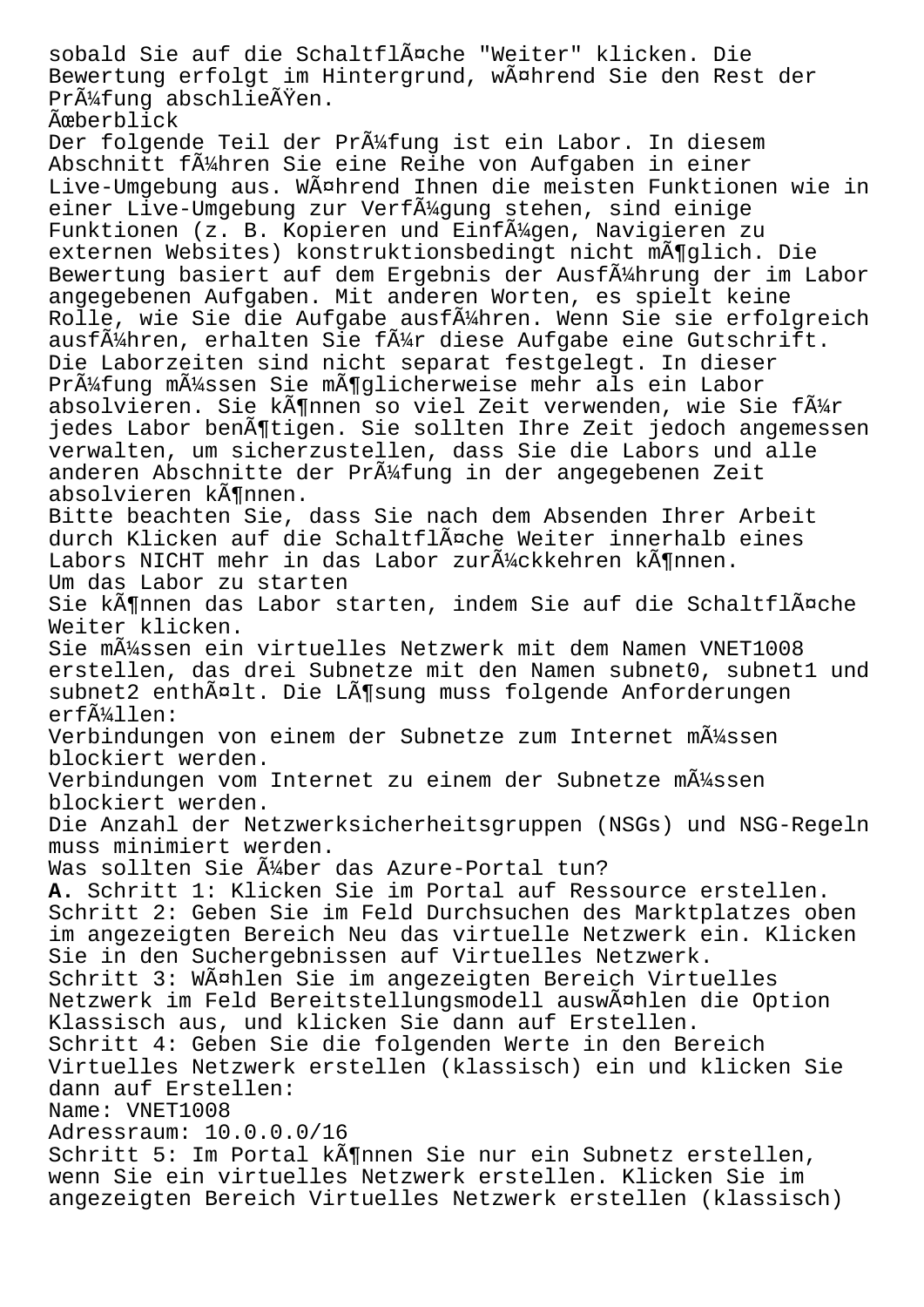auf Subnetze (im Abschnitt EINSTELLUNGEN). Klicken Sie im angezeigten Bereich VNET1008 - Subnetze auf + Hinzufügen. Schritt 6: Geben Sie im Bereich "Subnetz hinzuf $\tilde{A}$ 4gen" als Name subnetz1 ein. Geben Sie 10.0.1.0/24 als Adressbereich ein. OK klicken. Schritt 7: Drittes Subnetz erstellen: Klicken Sie im angezeigten Bereich VNET1008 - Subnetze auf + Hinzufļgen. Geben Sie subnet2 als Name in das Feld Add subnet ein. Geben Sie 10.0.2.0/24 als Adressbereich ein. OK klicken. **B.** Schritt 1: Klicken Sie im Portal auf Ressource erstellen. Schritt 2: Geben Sie im Feld Durchsuchen des Marktplatzes oben im angezeigten Bereich Neu das virtuelle Netzwerk ein. Klicken Sie in den Suchergebnissen auf Virtuelles Netzwerk. Schritt 3: Wählen Sie im angezeigten Bereich Virtuelles Netzwerk im Feld Bereitstellungsmodell auswählen die Option Klassisch aus, und klicken Sie dann auf Erstellen. Schritt 4: Geben Sie die folgenden Werte in den Bereich Virtuelles Netzwerk erstellen (klassisch) ein und klicken Sie dann auf Erstellen: Name: VNET1008 Adressraum: 10.0.0.0/16 Subnetzname: subnet0 Ressourcengruppe: Neu erstellen Subnetz-Adressbereich: 10.0.0.0/24 Abonnement und Standort: Wählen Sie Ihr Abonnement und Ihren Standort aus. Schritt 5: Im Portal kĶnnen Sie nur ein Subnetz erstellen, wenn Sie ein virtuelles Netzwerk erstellen. Klicken Sie im angezeigten Bereich Virtuelles Netzwerk erstellen (klassisch) auf Subnetze (im Abschnitt EINSTELLUNGEN). Klicken Sie im angezeigten Bereich VNET1008 - Subnetze auf + Hinzufügen. Schritt 6: Geben Sie im Bereich "Subnetz hinzuf $\tilde{A}^1$ 4gen" als Name subnetz1 ein. Geben Sie 10.0.1.0/24 als Adressbereich ein. OK klicken. Schritt 7: Drittes Subnetz erstellen: Klicken Sie im angezeigten Bereich VNET1008 - Subnetze auf + Hinzuf $\tilde{A}^{1}$ 4gen. Geben Sie subnet2 als Name in das Feld Add subnet ein. Geben Sie 10.0.2.0/24 als Adressbereich ein. OK klicken. **Answer: B** Explanation: Erläuterung: Referenzen: https://docs.microsoft.com/en-us/azure/virtual-network/create-v irtual-network-classic

# **NEW QUESTION: 4**

Was ist laut Experten der effektivste Weg, um Geldwäsche durch Finanzinstitute zu verhindern? A. Sammeln von Informationen Ä4ber wirtschaftliche EigentÄ4mer